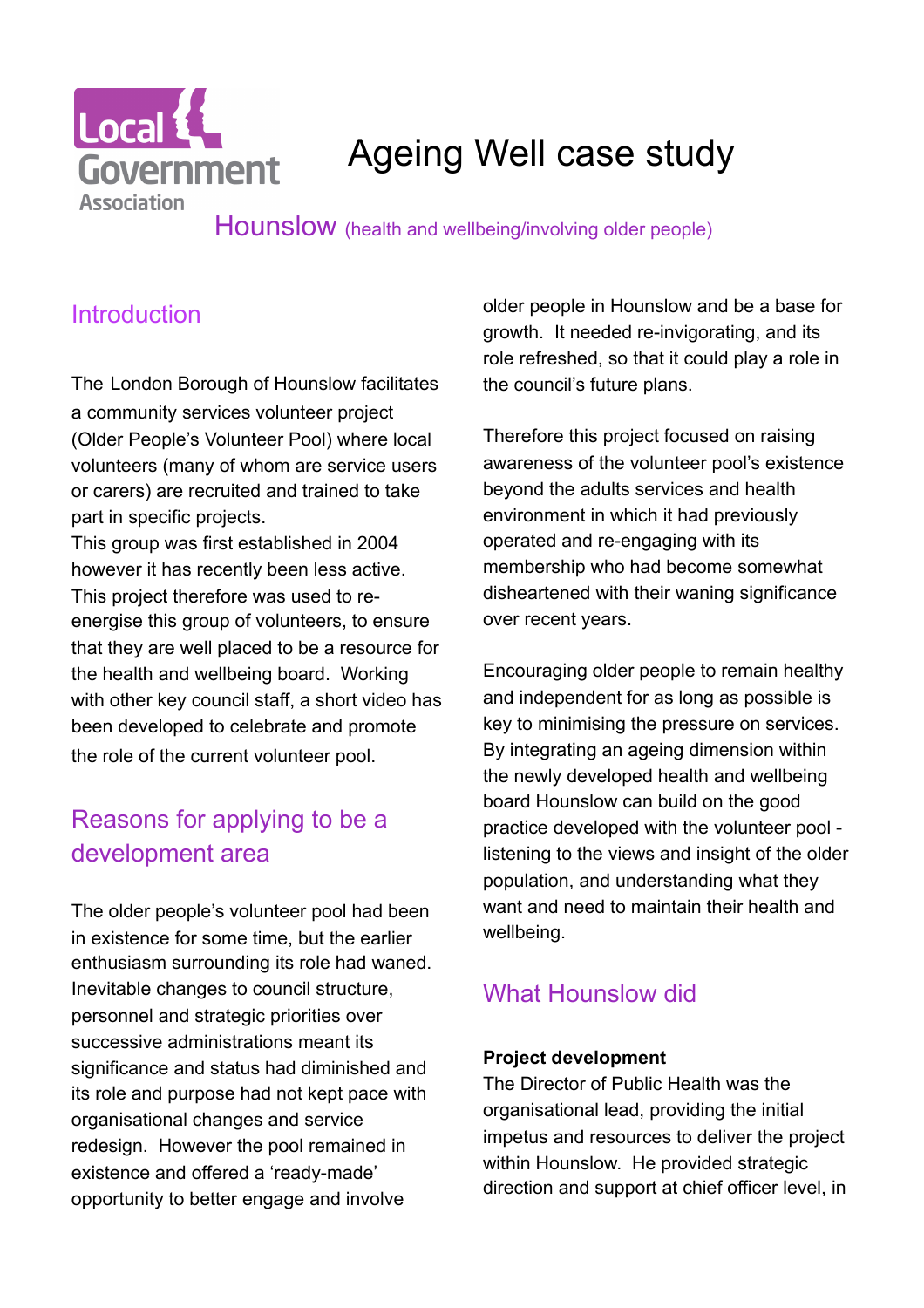initiating and gaining support more widely in the council and in providing the health and wellbeing context for the project. The project focus on older people and the health and wellbeing board provided an opportunity to explore, at micro level, how broad population agendas could stimulate cross-organisational working and engagement in future.

The first goal was to identify and make contact with the appropriate people in the council, including those supporting the formation of the health and wellbeing board (HWB), to gain their support and interest. At the time of the project there was no separate strategy for older people in Hounslow but they were specifically identified within the council's draft health and wellbeing strategy which was released in November 2011.

In considering how Hounslow could make best use of the support from the LGA, conversations and investigations revealed that there was an older people's volunteer pool that has been very active in the past (with input into tender panels, strategy development, to scrutiny panels), led by the wellbeing and involvement team. This group fed in to the Older People's Scrutiny Panel, which remains ongoing.

Initially it was suggested that this project could work with the volunteer pool to engage them in local GP consultations, giving the group a new purpose and focus and benefiting the wider HWB. However it was felt that this was not deliverable in the time available. The volunteer pool had decreased dramatically in size over the last 18 months, there had been a significant drop in the number of projects consulted on, and the volunteers had become

demoralised. The original terms of reference for this group needed reviewing and their focus in the past had primarily been in the areas of adult services and health but had not spread to other services in any consistent way.

The second stage of the project involved connecting with health and wellbeing board leads shaping the project, agreeing scope and objectives that were deliverable in the timeframe and appropriate for the Hounslow context. Broader discussions with Hounslow's organisational development lead, Director of Public Health, the wellbeing and involvement team and others helped shape the eventual project scope:

- Using an existing meeting with the volunteer pool to explore their role and experience to date and engage them in thinking about how they can continue to contribute. A key element in this event was to engage those whose voices are not usually heard.
- Developing a short video to celebrate and publicise the role of the current volunteer pool.
- Introducing the volunteer pool, via the promotional video, to a wider audience within the council and particularly with the emerging health and wellbeing board as the route by which older people's views and opinions can be heard and their advice sought on service shaping and commissioning.